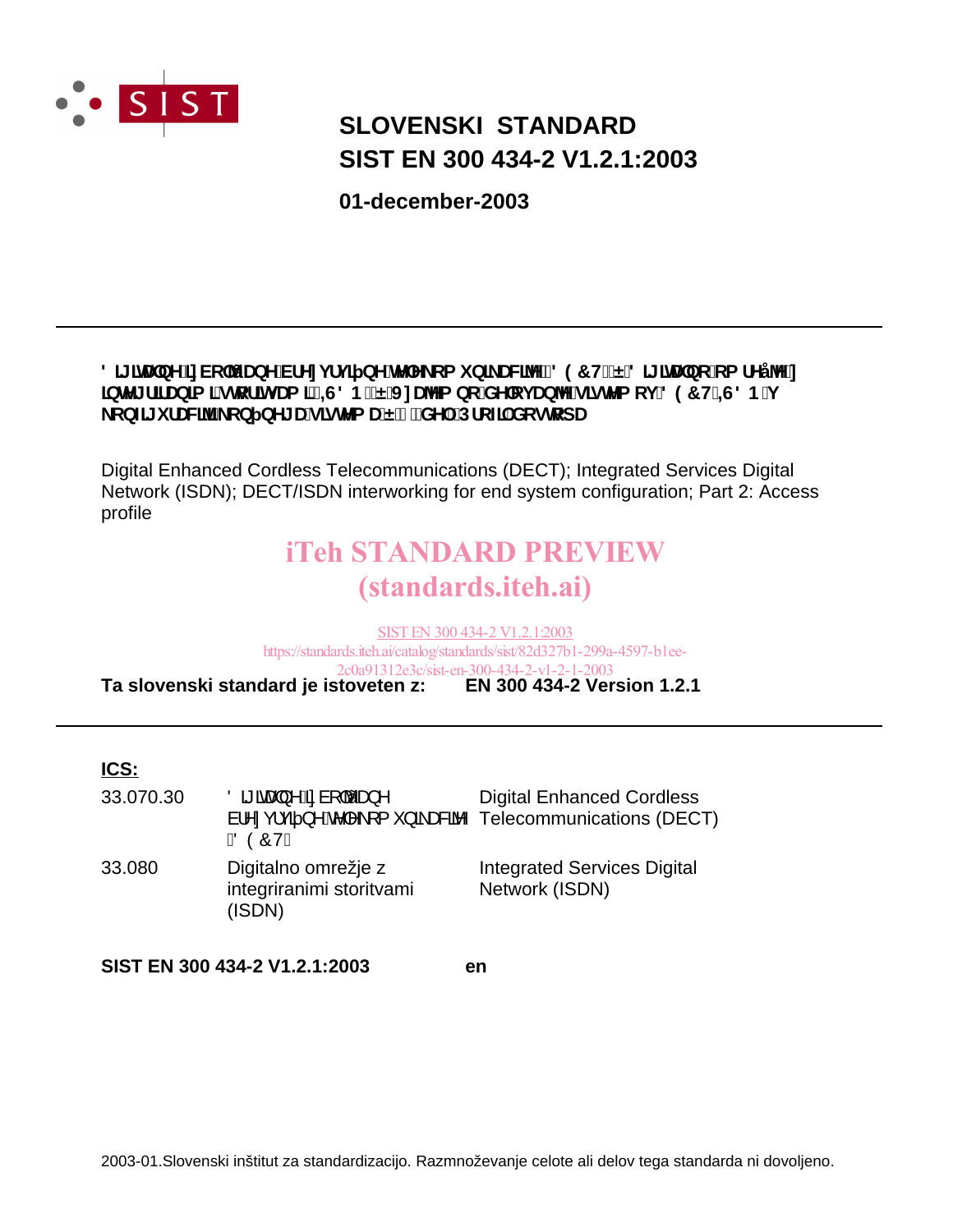### iTeh STANDARD PREVIEW (standards.iteh.ai)

SIST EN 300 434-2 V1.2.1:2003 https://standards.iteh.ai/catalog/standards/sist/82d327b1-299a-4597-b1ee-2c0a91312e3c/sist-en-300-434-2-v1-2-1-2003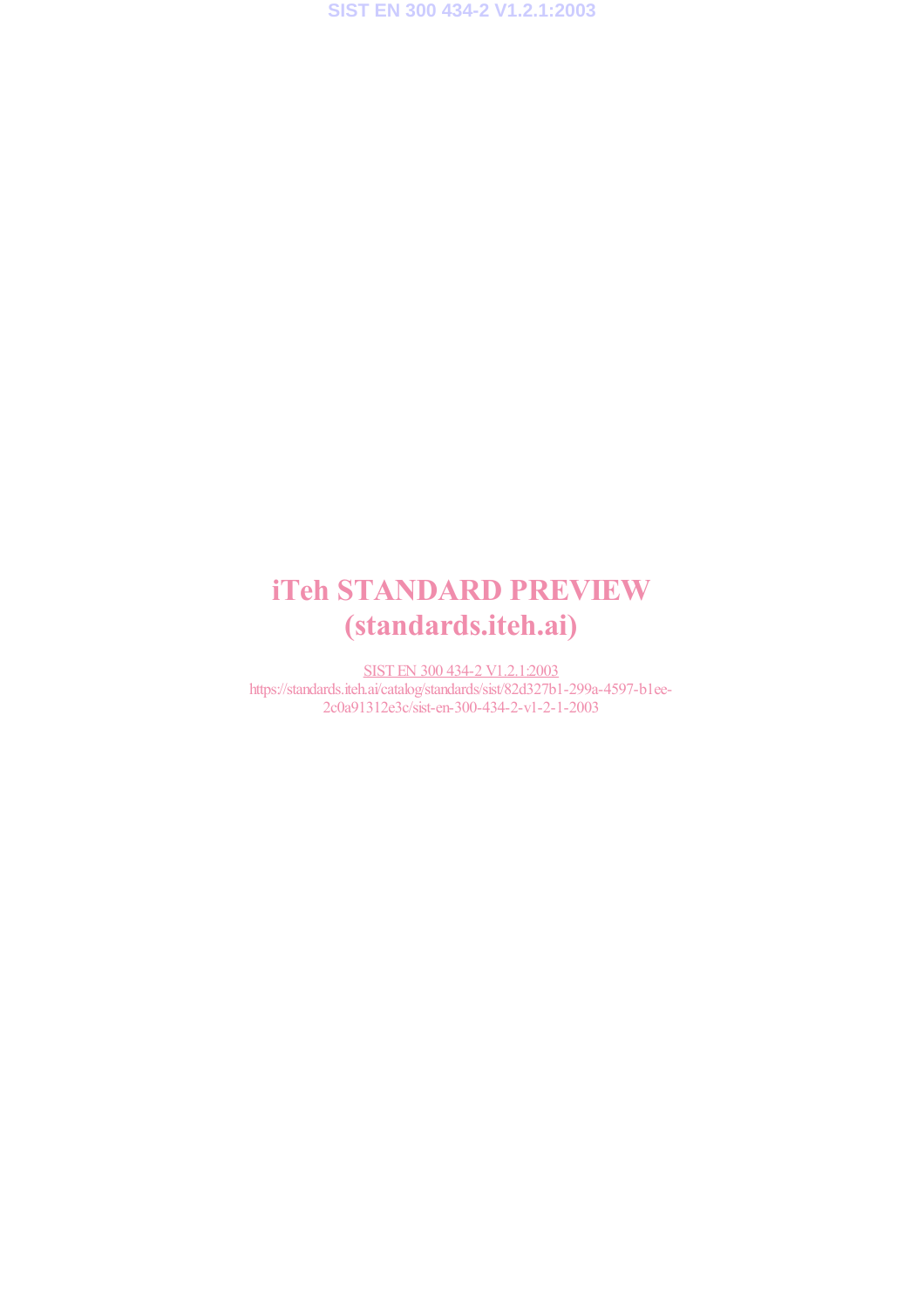# ETSI EN 300 434-2  $V1.2.1 (2001-08)$

European Standard (Telecommunications series)

### **Digital Enhanced Cordless Telecommunications (DECT); Integrated Services Digital Network (ISDN); DECT/ISDN interworking for end system configuration; Part 2: Access profile**

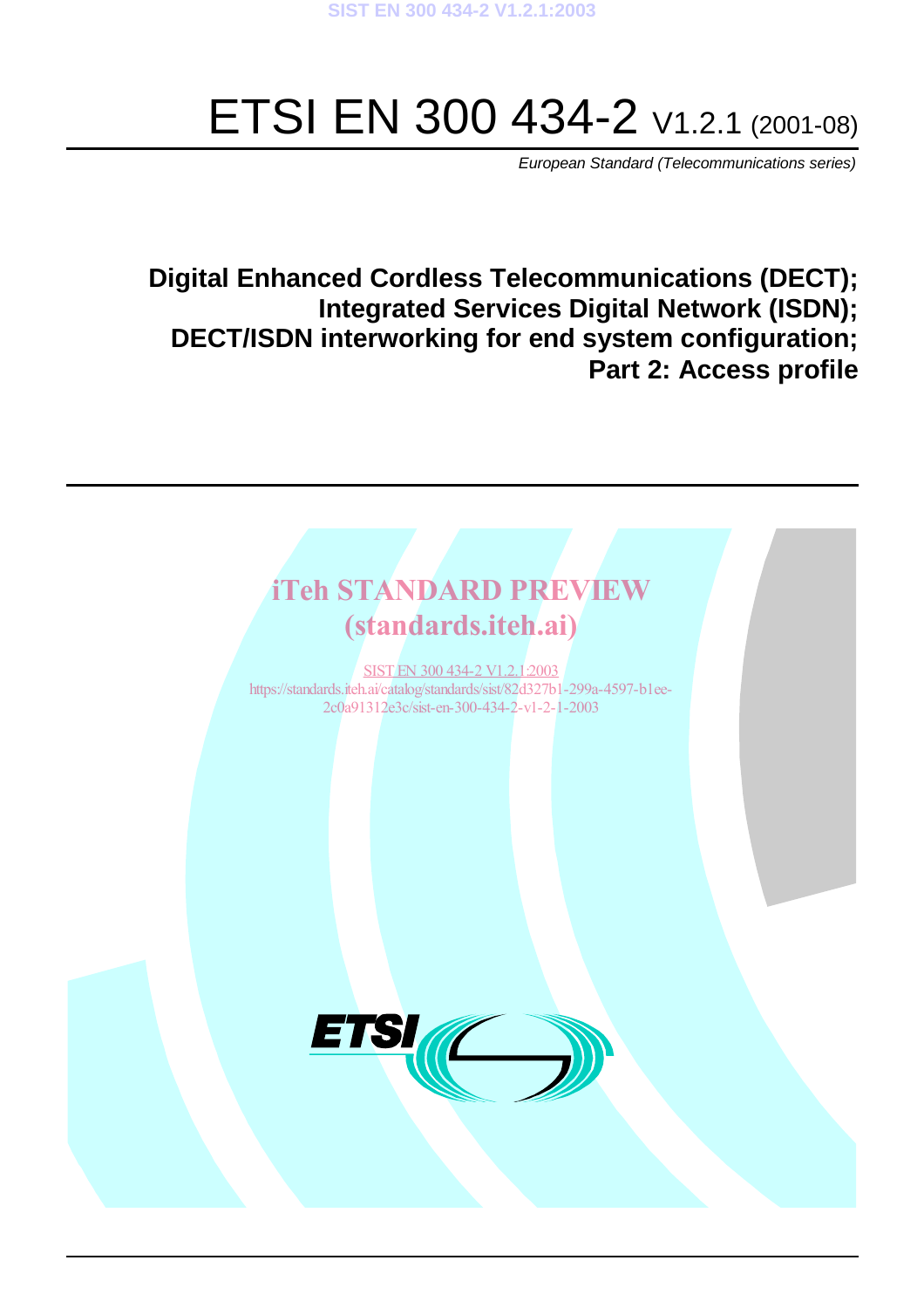Reference REN/DECT-A0196-2

Keywords DECT, interworking, ISDN, radio

#### **ETSI**

650 Route des Lucioles F-06921 Sophia Antipolis Cedex - FRANCE

Tel.: +33 4 92 94 42 00 Fax: +33 4 93 65 47 16

Siret N° 348 623 562 00017 - NAF 742 C Association à but non lucratif enregistrée à la iTeh SSous-Préfecture de Grasse (06) N° 7803/88 / IEW

#### (standards.iteh.ai)

SIST EN 300 434-2 V1.2.1:2003 https://standards.iteh.ai/catalog/standards/sist/82d327b1-299a-4597-b1ee-2c0a91312e3c/sist-en-300-434-2-v1-2-1-2003

**Important notice**

Individual copies of the present document can be downloaded from: http://www.etsi.org

The present document may be made available in more than one electronic version or in print. In any case of existing or perceived difference in contents between such versions, the reference version is the Portable Document Format (PDF). In case of dispute, the reference shall be the printing on ETSI printers of the PDF version kept on a specific network drive within ETSI Secretariat.

Users of the present document should be aware that the document may be subject to revision or change of status. Information on the current status of this and other ETSI documents is available at http://www.etsi.org/tb/status/

> If you find errors in the present document, send your comment to: editor@etsi.fr

#### **Copyright Notification**

No part may be reproduced except as authorized by written permission. The copyright and the foregoing restriction extend to reproduction in all media.

> © European Telecommunications Standards Institute 2001. All rights reserved.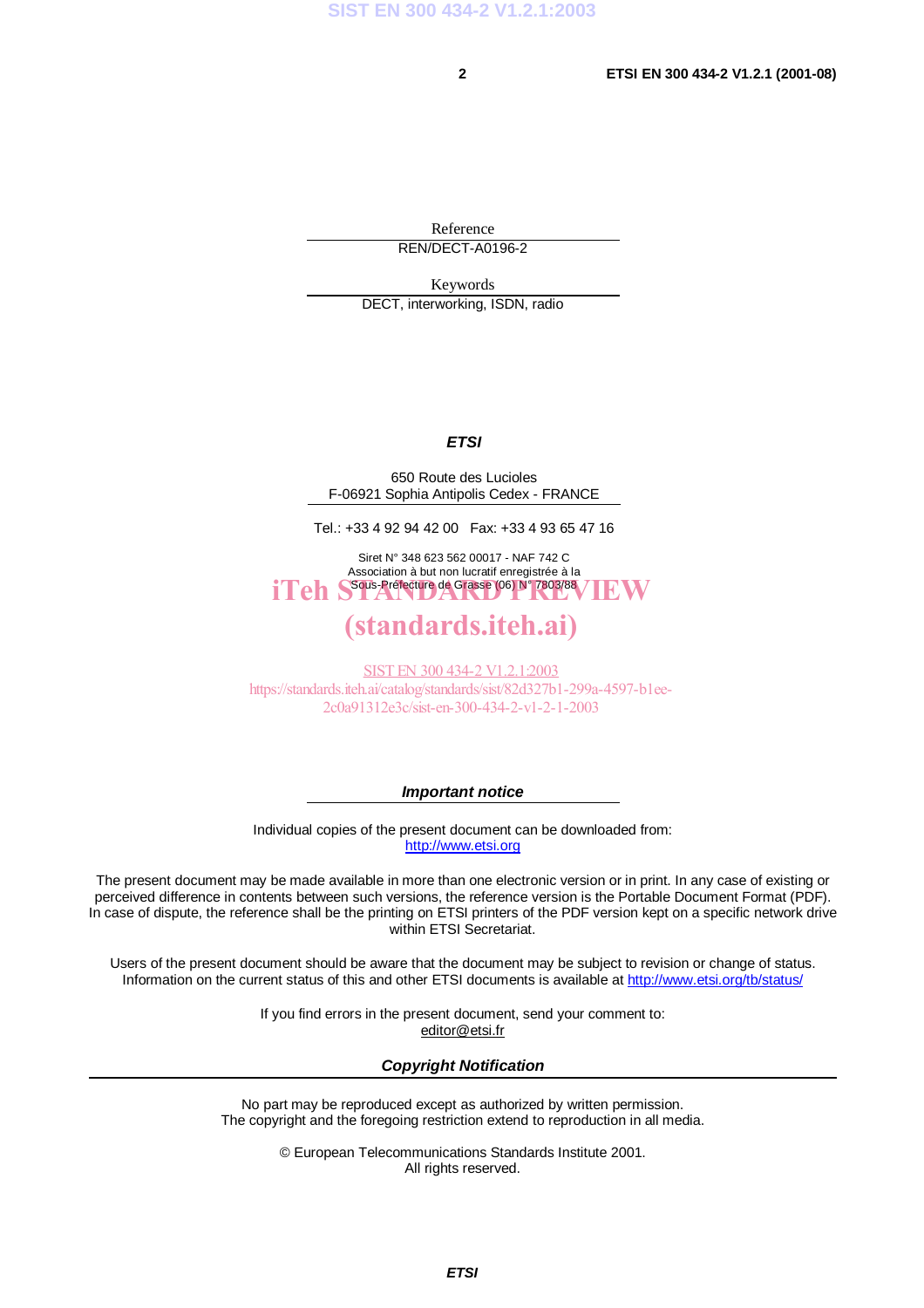## **Contents**

| 1                |                                                                                                                                                                                                            |  |  |
|------------------|------------------------------------------------------------------------------------------------------------------------------------------------------------------------------------------------------------|--|--|
| 2                |                                                                                                                                                                                                            |  |  |
| 3                |                                                                                                                                                                                                            |  |  |
| 3.1              |                                                                                                                                                                                                            |  |  |
| 3.2              |                                                                                                                                                                                                            |  |  |
| 3.3              |                                                                                                                                                                                                            |  |  |
| 4                |                                                                                                                                                                                                            |  |  |
| 4.1              |                                                                                                                                                                                                            |  |  |
| 4.1.1            |                                                                                                                                                                                                            |  |  |
| 4.1.2            |                                                                                                                                                                                                            |  |  |
| 4.1.3            |                                                                                                                                                                                                            |  |  |
| 4.1.4            |                                                                                                                                                                                                            |  |  |
| 4.1.5            |                                                                                                                                                                                                            |  |  |
| 4.1.6            |                                                                                                                                                                                                            |  |  |
| 4.1.7            |                                                                                                                                                                                                            |  |  |
| 4.1.8            |                                                                                                                                                                                                            |  |  |
| 4.1.9            | Control of supervisory tones (feature 26)<br>Signalling of display characters (feature 28) RD PREVIEW                                                                                                      |  |  |
| 4.1.10           |                                                                                                                                                                                                            |  |  |
| 4.1.11           | Selection of required teleservice (feature 52)<br>Selection of bearer service (feature 53).<br><b>All O.S. ITCH.A1</b>                                                                                     |  |  |
| 4.1.12           |                                                                                                                                                                                                            |  |  |
| 4.1.13           |                                                                                                                                                                                                            |  |  |
| 4.1.14           |                                                                                                                                                                                                            |  |  |
| 4.1.15           |                                                                                                                                                                                                            |  |  |
| 4.1.16           |                                                                                                                                                                                                            |  |  |
| 4.1.17           | Functional supplementary service Calling Line Identification Presentation (CLIP) (feature 101) 12                                                                                                          |  |  |
| 4.1.18<br>4.1.19 | Functional supplementary service Calling Line Identification Restriction (CLIR) (feature 102)  12                                                                                                          |  |  |
| 4.1.20           | Functional supplementary service COnnected Line identification Presentation (COLP) (feature 103)  12<br>Functional supplementary service COnnected Line identification Restriction (COLR) (feature 104) 12 |  |  |
| 4.1.21           | Functional supplementary service Multiple Subscriber Number (MSN) (feature 105) 12                                                                                                                         |  |  |
| 4.1.22           |                                                                                                                                                                                                            |  |  |
| 4.1.23           |                                                                                                                                                                                                            |  |  |
| 4.1.24           |                                                                                                                                                                                                            |  |  |
| 4.1.25           |                                                                                                                                                                                                            |  |  |
| 4.1.26           |                                                                                                                                                                                                            |  |  |
| 4.1.27           |                                                                                                                                                                                                            |  |  |
| 4.1.28           | Functional supplementary service Malicious Call IDentification (MCID) (feature 112)  13                                                                                                                    |  |  |
| 4.1.29           | Functional supplementary service Conference call, add-on (CONF) (feature 113)  13                                                                                                                          |  |  |
| 4.1.30           |                                                                                                                                                                                                            |  |  |
| 4.1.31           |                                                                                                                                                                                                            |  |  |
| 4.1.32           |                                                                                                                                                                                                            |  |  |
| 4.1.33           |                                                                                                                                                                                                            |  |  |
| 4.1.34           |                                                                                                                                                                                                            |  |  |
| 4.1.35           |                                                                                                                                                                                                            |  |  |
| 4.1.36           | Functional supplementary service Completion of Calls to Busy Subscriber (CCBS) (feature 120) 14                                                                                                            |  |  |
| 4.1.37           |                                                                                                                                                                                                            |  |  |
| 4.1.38           |                                                                                                                                                                                                            |  |  |
| 4.1.39           |                                                                                                                                                                                                            |  |  |
| 5                |                                                                                                                                                                                                            |  |  |
| 5.1              |                                                                                                                                                                                                            |  |  |
| 5.2              |                                                                                                                                                                                                            |  |  |
| 5.3              |                                                                                                                                                                                                            |  |  |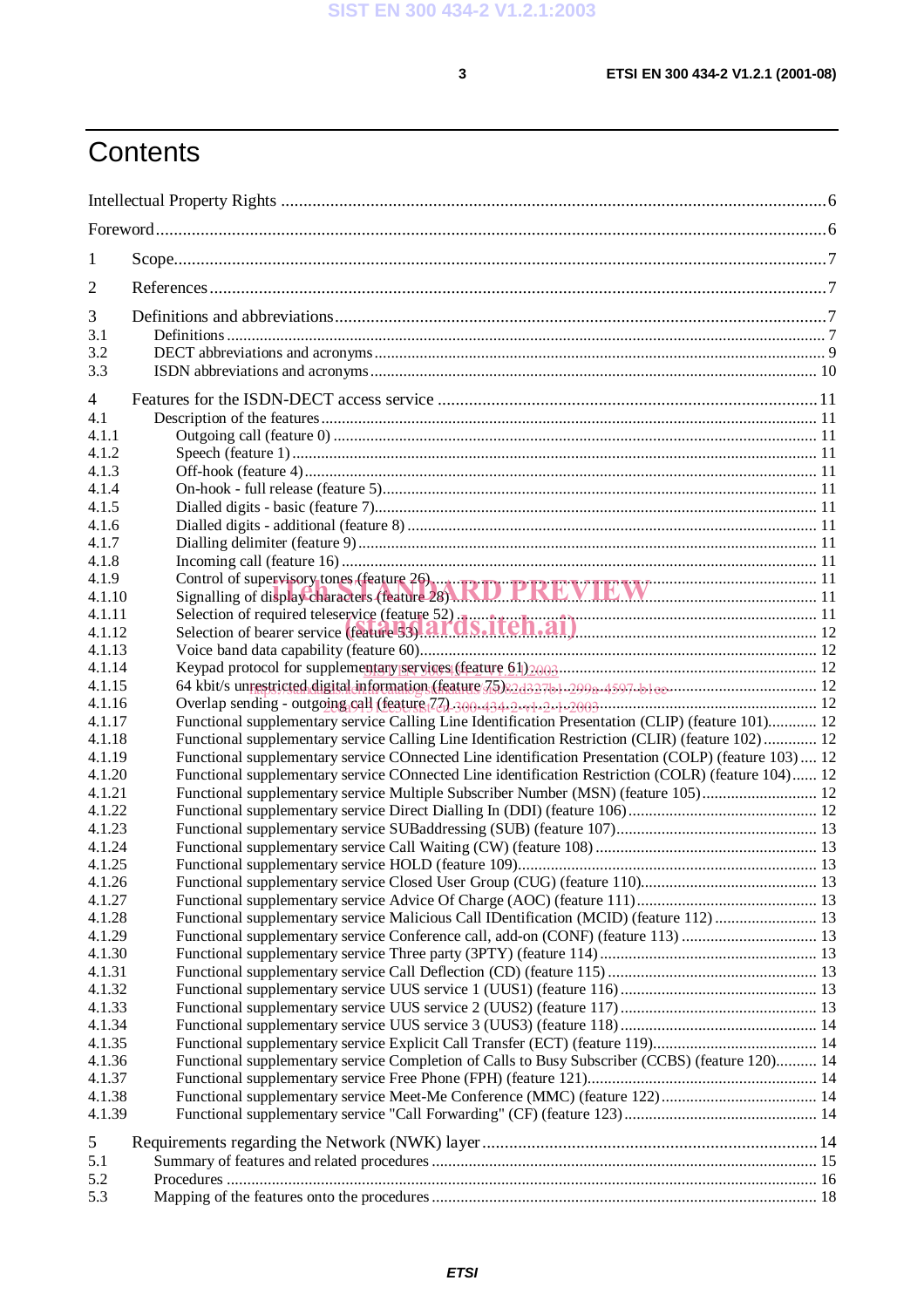$\overline{\mathbf{4}}$ 

#### ETSI EN 300 434-2 V1.2.1 (2001-08)

| 5.3.1<br>5.3.2 |    |
|----------------|----|
| 5.3.3          |    |
| 5.3.4          |    |
| 5.3.5          |    |
| 5.3.6          |    |
| 5.3.7          |    |
| 5.3.8          |    |
| 5.3.9          |    |
| 5.3.10         |    |
| 5.3.11         |    |
| 5.3.12         |    |
| 5.3.13         |    |
| 5.3.14         |    |
| 5.3.15         |    |
| 5.3.16         |    |
| 5.3.17         |    |
| 5.3.18         |    |
| 5.3.19         |    |
| 5.3.20         |    |
| 5.3.21         |    |
| 5.3.22         |    |
| 5.3.23         |    |
| 5.3.24         |    |
| 5.3.25         |    |
| 5.3.26         |    |
| 5.3.27         |    |
| 5.3.28         |    |
| 5.3.29         |    |
| 5.3.30         |    |
| 5.3.31         |    |
| 5.3.32         |    |
| 5.3.33         |    |
| 5.3.34         |    |
| 5.3.35         |    |
| 5.3.36         |    |
| 5.3.37         |    |
| 5.3.38         |    |
| 5.3.39         | 22 |
| 6              |    |
| 6.1            |    |
| 6.1.1          |    |
| 6.1.2          |    |
| 6.2            |    |
| $\tau$         |    |
| 7.1            |    |
| 7.1.1          |    |
| 7.1.2          |    |
| 7.2            |    |
| 7.2.1          |    |
| 7.2.1.1        |    |
| 7.3            |    |
| 7.3.1          |    |
| 7.3.2          |    |
| 7.3.2.1        |    |
|                |    |
| 7.3.2.2        |    |
| 7.3.2.3        |    |
| 7.3.2.4        |    |
| 7.3.3          |    |
| 7.4            |    |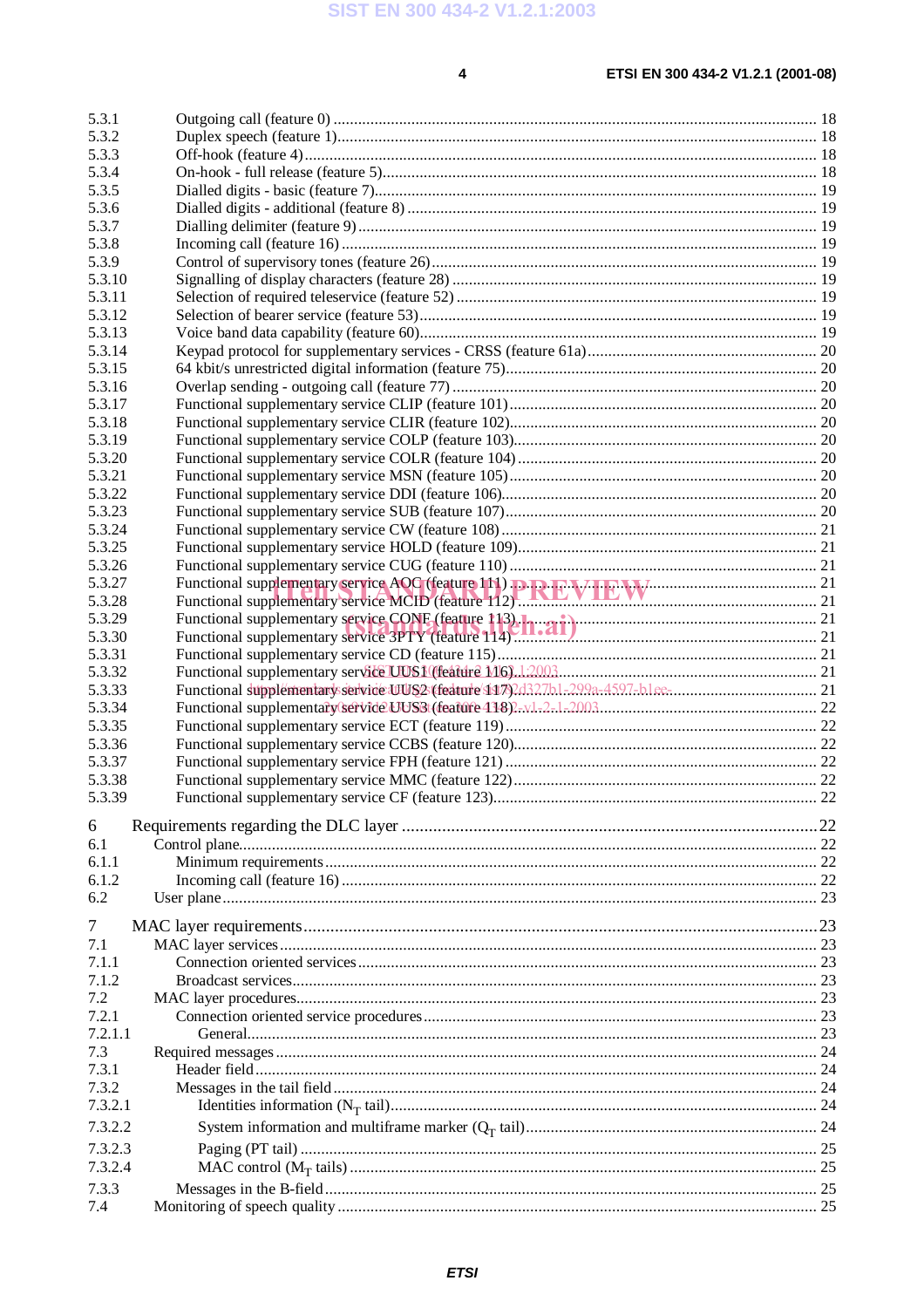#### **5 ETSI EN 300 434-2 V1.2.1 (2001-08)**

### iTeh STANDARD PREVIEW (standards.iteh.ai)

SIST EN 300 434-2 V1.2.1:2003 https://standards.iteh.ai/catalog/standards/sist/82d327b1-299a-4597-b1ee-2c0a91312e3c/sist-en-300-434-2-v1-2-1-2003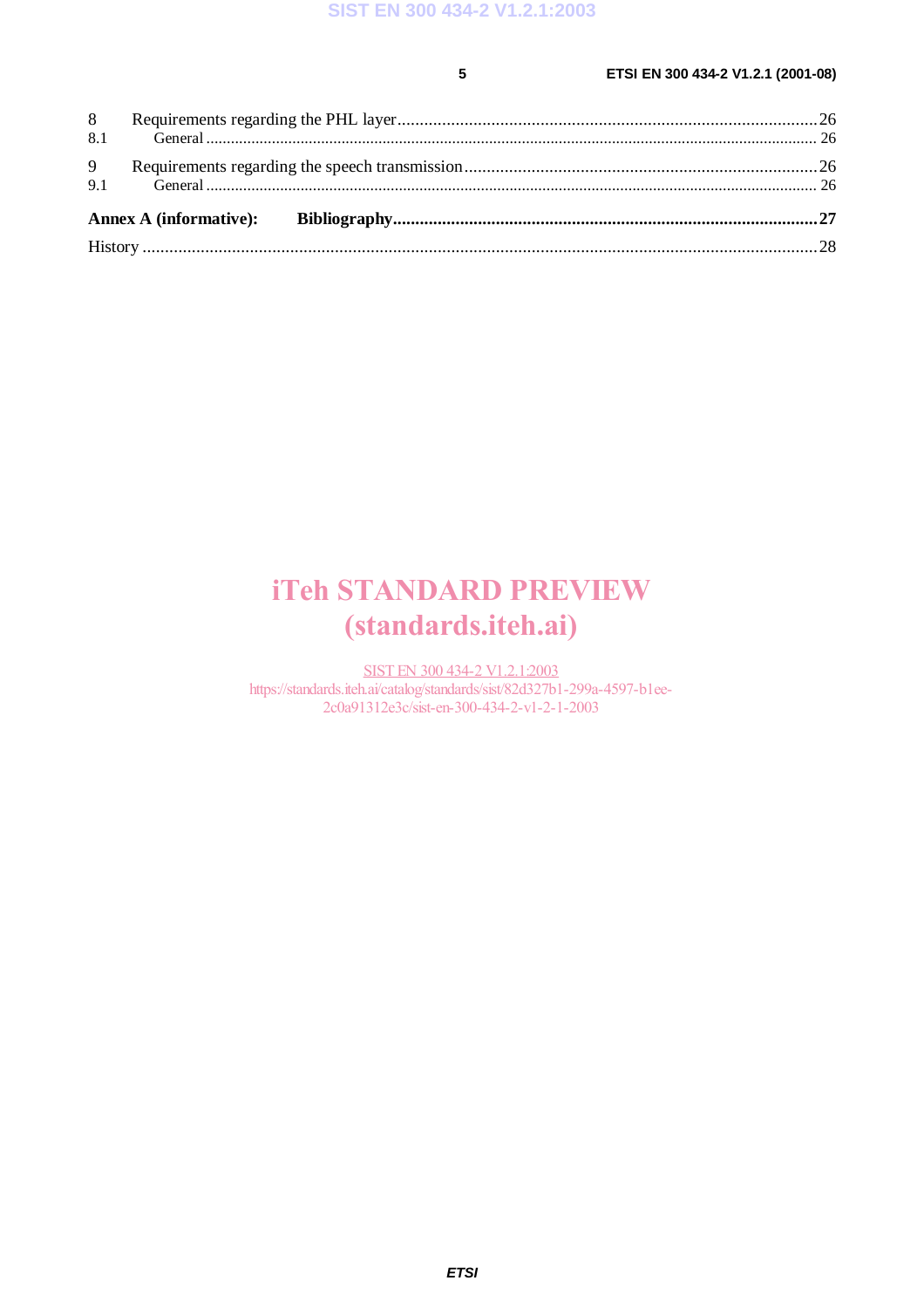### Intellectual Property Rights

IPRs essential or potentially essential to the present document may have been declared to ETSI. The information pertaining to these essential IPRs, if any, is publicly available for **ETSI members and non-members**, and can be found in ETSI SR 000 314: *"Intellectual Property Rights (IPRs); Essential, or potentially Essential, IPRs notified to ETSI in respect of ETSI standards"*, which is available from the ETSI Secretariat. Latest updates are available on the ETSI Web server (http://www.etsi.org/ipr).

Pursuant to the ETSI IPR Policy, no investigation, including IPR searches, has been carried out by ETSI. No guarantee can be given as to the existence of other IPRs not referenced in ETSI SR 000 314 (or the updates on the ETSI Web server) which are, or may be, or may become, essential to the present document.

### Foreword

This European Standard (Telecommunications series) has been produced by ETSI Project Digital Enhanced Cordless Telecommunications (DECT).

Further details of the DECT system may be found in ETR 043 and TR 101 178.

The present document is part 2 of a multi-part deliverable covering the Digital Enhanced Cordless Telecommunications (DECT); Integrated Services Digital Network (ISDN) interworking for end system configuration, as identified below:

Part 1: "Interworking specification";

### Part 2: "Access profile"**Teh STANDARD PREVIEW**

### (standards.iteh.ai)

| <b>National transposition dates</b>                                                                                                              |             |
|--------------------------------------------------------------------------------------------------------------------------------------------------|-------------|
| EIN 300 434-Z VI.Z.I.Z003<br>Date of adoption of this EN <sub>25</sub> ://standards.iteh.ai/catalog/standards/sist/82d327b1-299a.103/hypy18t2001 |             |
| Date of latest announcement of this $\frac{26001312e3c}{s}$ : en-300-434-2-v1-2-1-2003 30 November 2001                                          |             |
| Date of latest publication of new National Standard<br>or endorsement of this $EN$ (dop/e):                                                      | 31 May 2002 |
| Date of withdrawal of any conflicting National Standard (dow):                                                                                   | 31 May 2002 |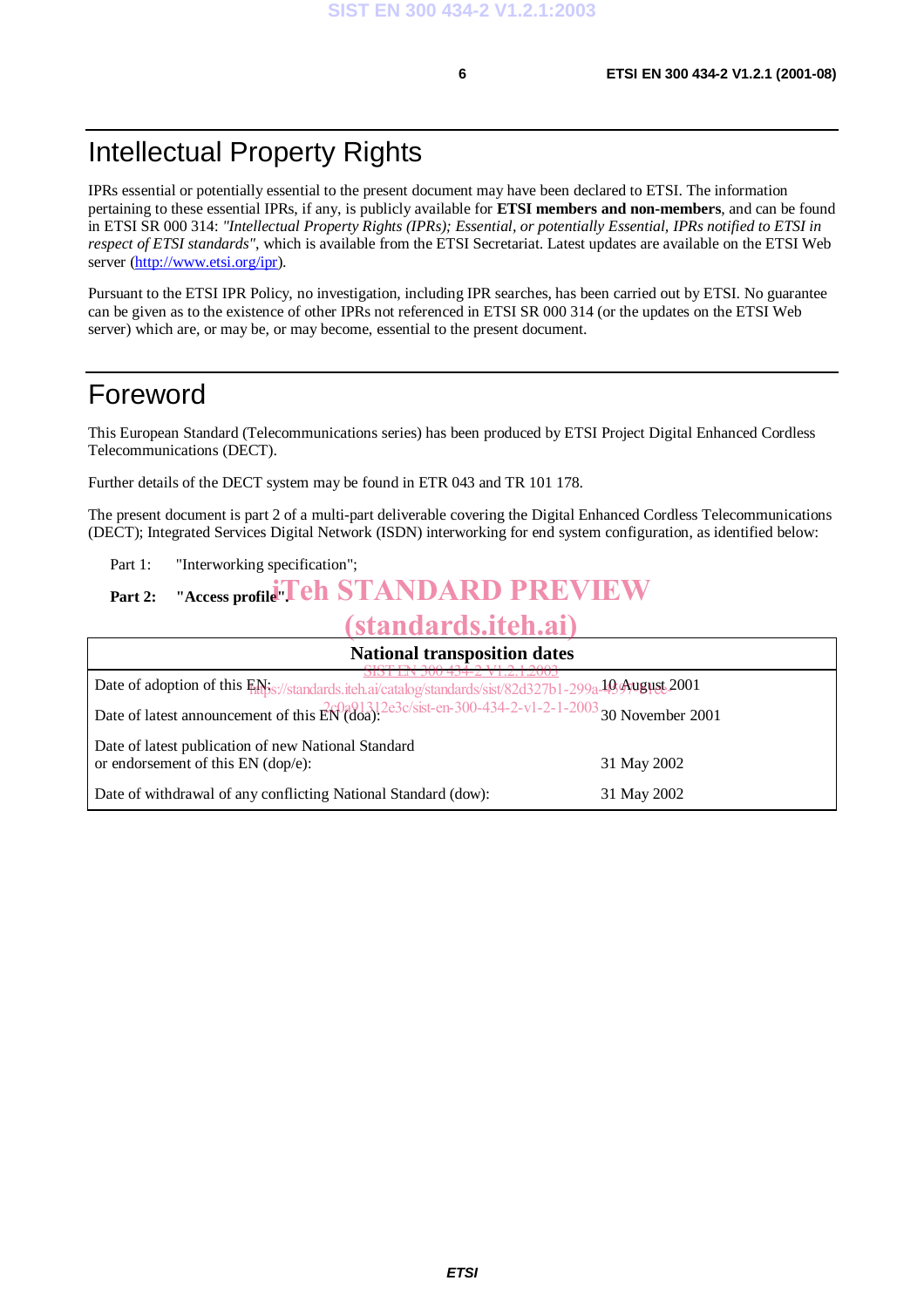#### 1 Scope

The present document specifies the set of technical requirements for DECT Fixed Parts (FPs) and Portable Parts (PPs) necessary for the support of the ISDN-DECT Access Service (IAS).

Apparatus claiming interoperability based upon this IAP has to fully comply with the process mandatory technical requirements, and those for optional features so far as they are provided for in the present document.

#### 2 References

The following documents contain provisions which, through reference in this text, constitute provisions of the present document.

- References are either specific (identified by date of publication and/or edition number or version number) or non-specific.
- For a specific reference, subsequent revisions do not apply.
- For a non-specific reference, the latest version applies.
- [1] ETSI EN 300 175-2: "Digital Enhanced Cordless Telecommunications (DECT); Common Interface (CI); Part 2: Physical Layer (PHL)".
- [2] ETSI EN 300 175-3: "Digital Enhanced Cordless Telecommunications (DECT); Common ETSI EN 300 1/5-3: "Digital Enhanced Cordiess Telecommunications (<br>Interface (CI); Part 3: Medium Access Control (MAC) layer". L
- [3] ETSI EN 300 175-4: Digital Enhanced Cordless Telecommunications (DECT); Common Interface (CI); Part 4: Data Link Control (DLC) layer".
- [4] ETSI EN 300 175-5: "Digital Enhanced Cordless Telecommunications (DECT); Common Interface (CI); Part 5: Network (NWK) layer". https://standards.iteh.ai/catalog/standards/sist/82d327b1-299a-4597-b1ee-2c0a91312e3c/sist-en-300-434-2-v1-2-1-2003
- [5] ETSI EN 300 175-8: "Digital Enhanced Cordless Telecommunications (DECT); Common Interface (CI); Part 8: Speech coding and transmission".
- [6] ITU-T Recommendation G.726 (1990): "40, 32, 24, 16 kbit/s Adaptive Differential Pulse Code Modulation (ADPCM)".
- [7] ETSI EN 300 176: "Digital Enhanced Cordless Telecommunications (DECT); Approval test specification".
- [8] ETSI EN 300 434-1: "Digital Enhanced Cordless Telecommunications (DECT); Integrated Services Digital Network (ISDN); DECT/ISDN interworking for end system configuration; Part 1: Interworking specification".

### 3 Definitions and abbreviations

#### 3.1 Definitions

For the purposes of the present document, the following terms and definitions apply:

**bearer service:** type of telecommunication service that provides a defined capability for the transmission of signals between user-network interfaces

**broadcast:** simplex point-to-multipoint mode of transmission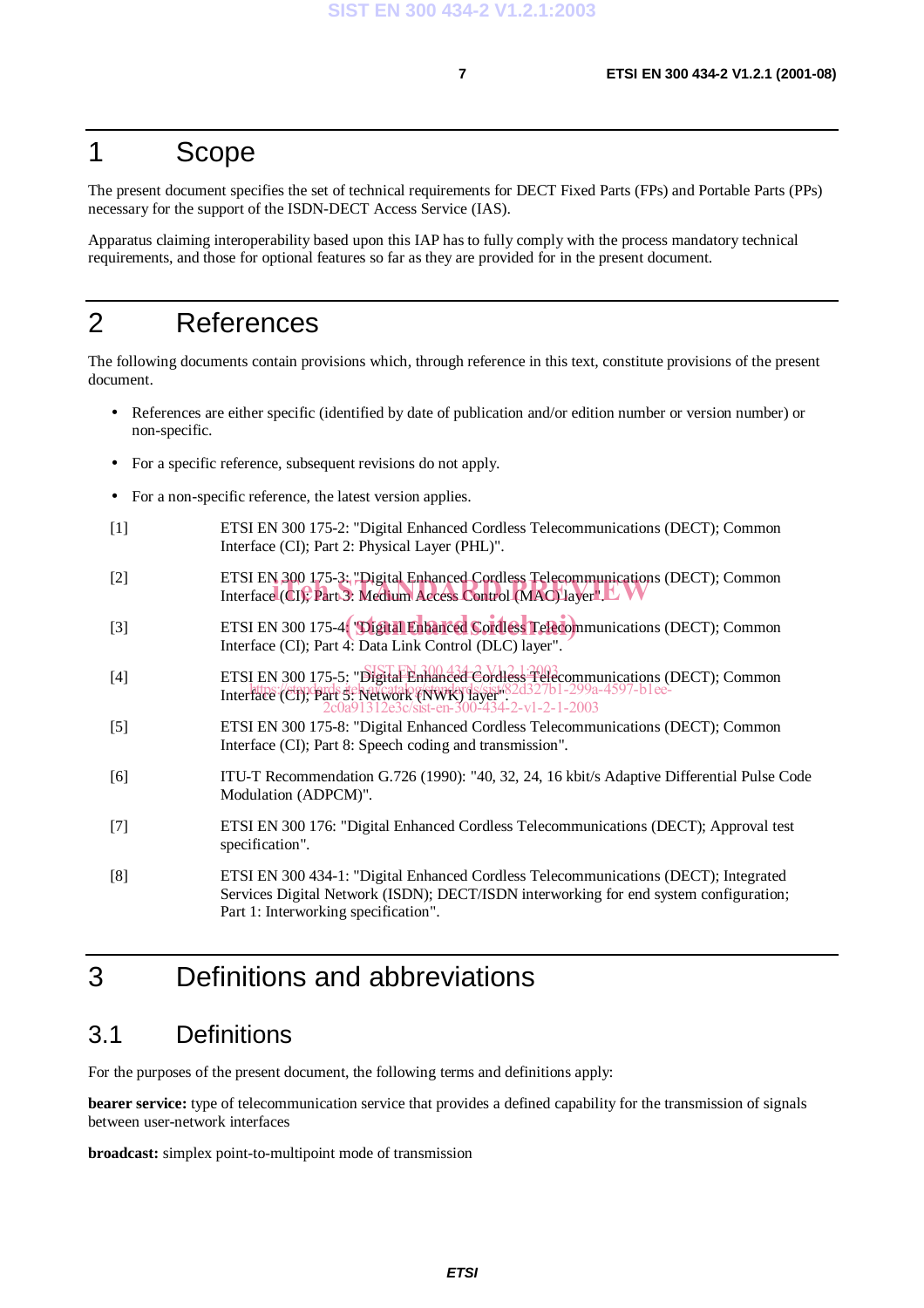**C-plane:** control plane of the DECT protocol stacks, which contains all of the internal DECT protocol control, but may also include some external user information

NOTE 1: The C-plane stack always contains protocol entities up to and including the Network (NWK) layer.

**call:** all of the NWK layer processes involved in one NWK layer peer-to-peer association

NOTE 2: Call may sometimes be used to refer to processes of all layers, since lower layer processes are implicitly required.

**DECT Fixed System (DFS):** logical grouping that contains all the functions between the DECT D reference point and the reference point on the fixed side of the DECT air interface

NOTE 3: The DECT Fixed System  $(DFS) = FT + (local network up to the fixed side ISDN reference point)$ (including fixed side IWU)).

**DECT Network (DNW):** network that uses the DECT air interface to interconnect a local network to one or more portable applications.

The logical boundaries of the DECT network are defined to be at the top of the DECT NWK layer

NOTE 4: A DNW is a logical grouping that contains one or more fixed radio terminations plus their associated PT. The boundaries of the DECT network are not physical boundaries.

**DECT Portable System (DPS):** logical grouping that contains all the functions between the DECT D reference point and the user interface on the portable side of the DECT air interface

NOTE 5: The DPS =  $PT + (Portable Application (PA)).$ 

**End System (ES):** logical grouping that contains application processes and supports telecommunication services

NOTE 6: From the OSI point of view, end systems are considered as sources and sinks of information. (standards.iteh.ai)

**Fixed Part (DECT Fixed Part) (FP):** physical grouping that contains all of the elements in the DECT network between the local network and the DECT air interface,  $\frac{\text{SISI EN 300 434-2 V1.2.1:2003}}{\text{SISI EN 300 434-2 V1.2.1:2003}}$ 

NOTE 7: A DECT FPtontains the hogieal elements of at least 82d3PT, blus additional implementation specific elements. 2c0a91312e3c/sist-en-300-434-2-v1-2-1-2003

**Fixed radio Termination (FT):** logical group of functions that contains all of the DECT processes and procedures on the fixed side of the DECT air interface

NOTE 8: A FT only includes elements that are defined in the DECT CI standard. This includes radio transmission elements together with a selection of layer 2 and layer 3 elements.

**Global Network (GNW):** telecommunication network capable of offering a long distance telecommunication service

NOTE 9: The term does not include legal or regulatory aspects, neither does it indicate if the network is a public or a private network.

**incoming call:** call received at a PP

**inter-operability:** capability of FPs and PPs, that enable a PP to obtain access to teleservices in more than one location area and/or from more than one operator (more than one service provider)

**Interworking Unit (IWU):** unit that is used to interconnect sub-networks

NOTE 10:The IWU contains the interworking functions necessary to support the required sub-network interworking.

**ISDN Access Profile (IAP):** defined part of the DECT/ISDN interworking standard that ensures inter-operability between FPs and PPs for the access of ISDN services

**Local Network (LNW):** telecommunication network capable of offering local telecommunication services

NOTE 11:The term does not include legal or regulatory aspects, nor does it indicate if the network is a public network or a private network.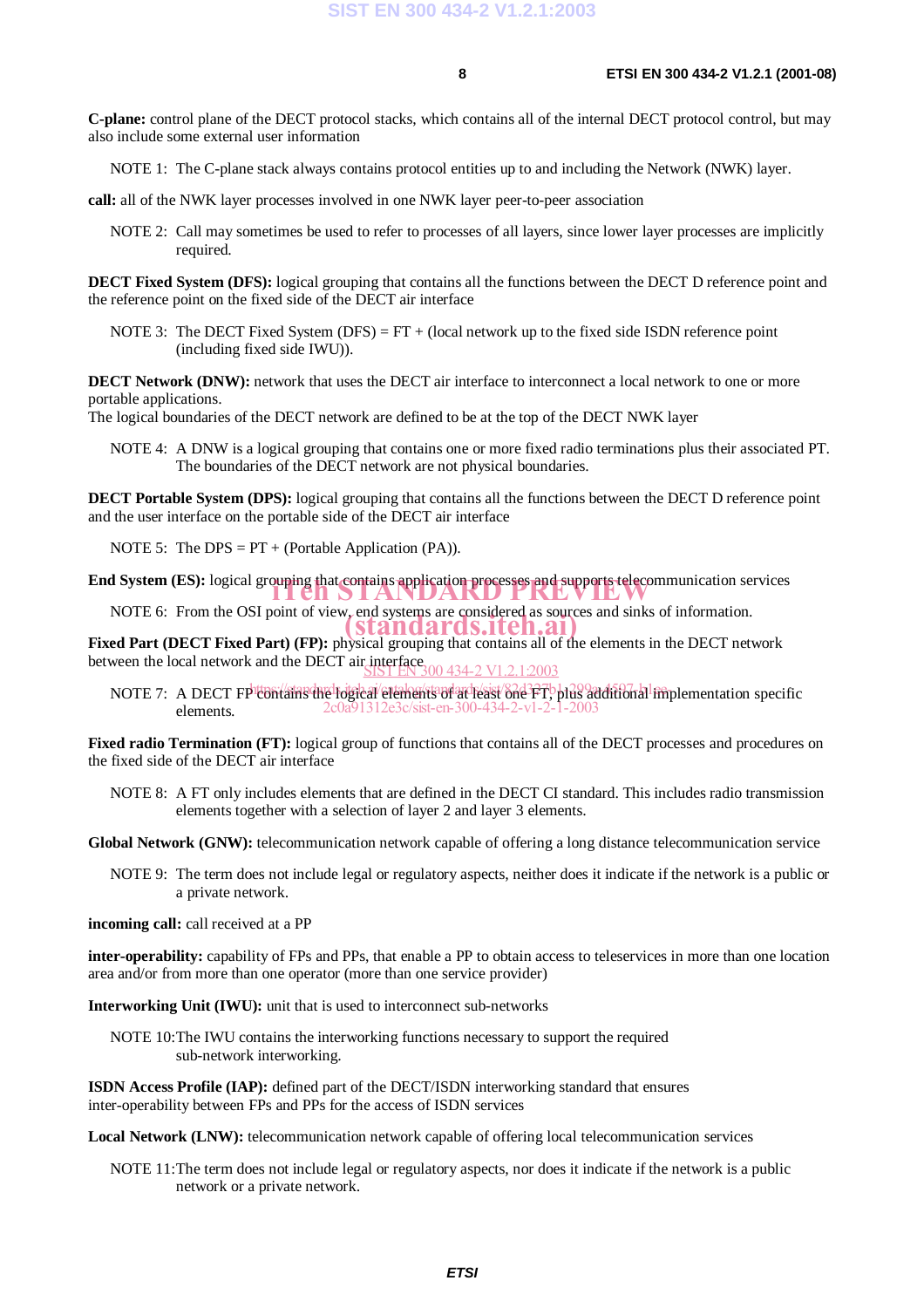**MAC Connection (CONNECTION):** association between one source MAC Multi-Bearer Control (MBC) entity and one destination MAC MBC entity.

This provides a set of related MAC services (a set of logical channels), and it can involve one or more underlying MAC bearers

**outgoing call:** call originating from a PP

**paging:** process of broadcasting a message from a DECT FP to one or more DECT PPs

NOTE 12:Different types of paging message are possible. For example, the {LCE\_REQUEST-PAGE} message orders the recipient to respond with a call set-up attempt.

**Portable Application (PA):** logical grouping that contains all the elements that lie beyond the DECT network boundary on the portable side

NOTE 13:The functions contained in the portable application may be physically distributed, but any such distribution is invisible to the DECT network.

**Portable Part (DECT Portable Part) (PP):** physical grouping that contains all elements between the user and the DECT air interface.

PP is a generic term that may describe one or several physical pieces

NOTE 14:A DECT PP is logically divided into one PT plus one or more PAs.

**Portable radio Termination (PT):** logical group of functions that contains all of the DECT processes and procedures on the portable side of the DECT air interface

NOTE 15:A PT only includes elements that are defined in the DECT CI standard. This includes radio transmission elements (layer 1) together with a selection of layer 2 and layer 3 elements.

**Public Access Profile (PAP):** defined part of the DECT Common Interface (DECT CI) standard that ensures Public Access Profile (PAP): defined part of the DECT Common Interface (Disputed inter-operability between FPs and PPs for public access services

Radio Fixed Part (RFP): one physical sub-group of a FP<sub>4</sub>that contains all the radio end points (one or more) that are connected to a single system of antennas iteh.ai/catalog/standards/sist/82d327b1-299a-4597-b1ee-

**segment:** one of the pieces of data that is produced by the process of segmentation

NOTE 16:In general, one segment only represents a portion of a complete message.

**segmentation:** process of partitioning one Service Data Unit (SDU) from a higher layer into more than one Protocol Data Unit (PDU).

The reverse process is assembly

**supplementary service:** service that modifies or supplements a basic telecommunication service

**teleservice:** type of telecommunication service that provides the complete capability, including terminal equipment functions, for communication between users, according to protocols that are established by agreement

**U-plane:** user plane of the DECT protocol stacks.

This plane contains most of the end-to-end (external) user information and user control

NOTE 17:The U-plane protocols do not include any internal DECT protocol control, and it may be null at the NWK layer and at the DLC layers for some services.

#### 3.2 DECT abbreviations and acronyms

For the purposes of the present document the following DECT abbreviations and acronyms apply:

| 3PTY<br>Three party                                                                |  |
|------------------------------------------------------------------------------------|--|
| Advice Of Charge<br>AOC                                                            |  |
| <b>CCBS</b><br>Completion of Calls to Busy Subscriber                              |  |
| Call Control<br>CC.                                                                |  |
| <b>CCITT</b><br>(The) International Telegraph and Telephone Consultative Committee |  |
| Call Deflection<br>CD.                                                             |  |